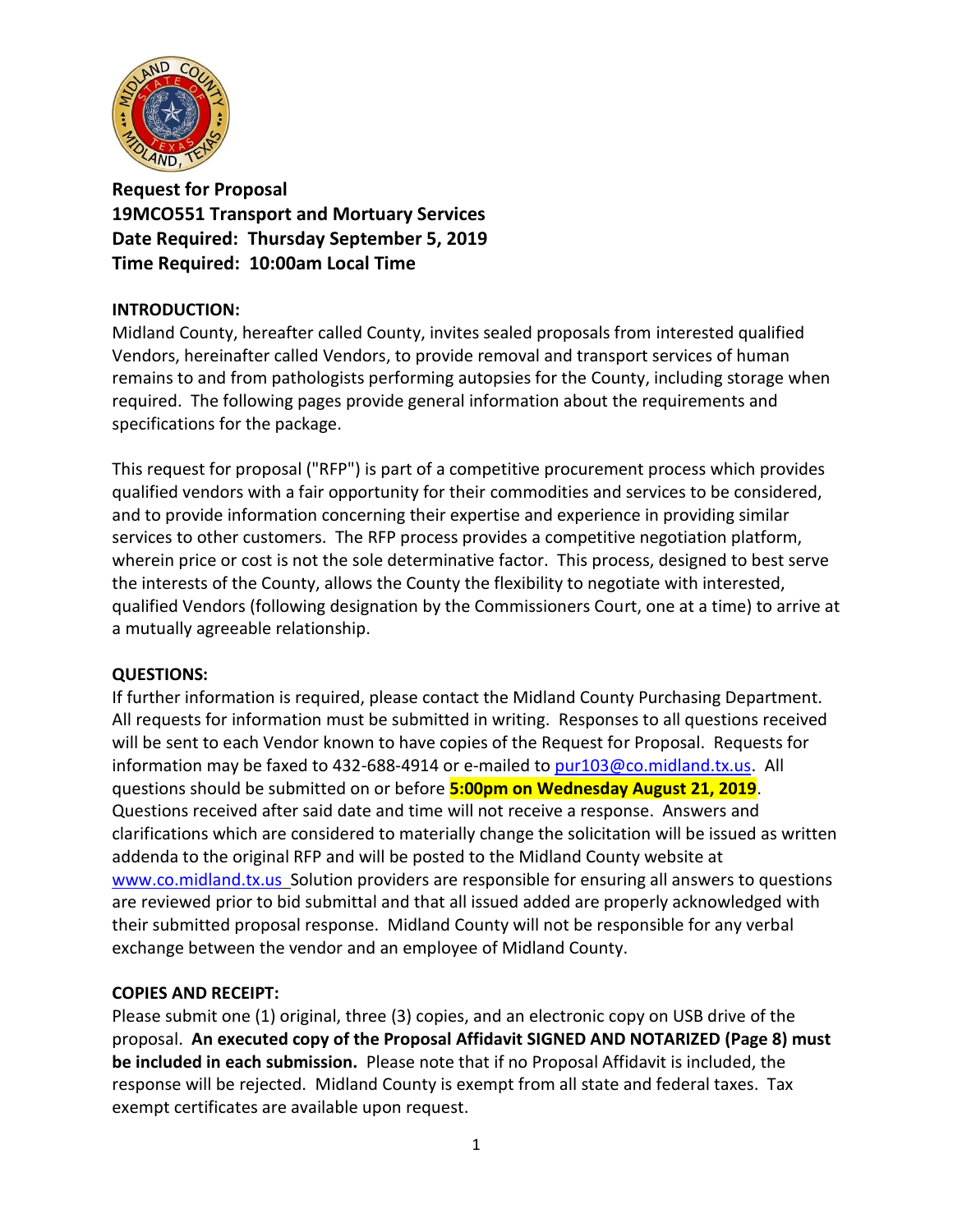All responses should be submitted in a sealed envelope, marked on the outside**,** 

### **19MCO551 Transport and Mortuary Services**

#### **\_\_\_\_\_\_\_\_\_\_\_\_\_\_\_\_\_\_\_\_\_\_\_\_ Company Name**

Responses must be received by **10:00am Local Time on Thursday September 5, 2019.** Late proposals will be rejected and returned without being opened. The clock in the Purchasing Agent's office is the official time piece for this submission. If interested, Vendors may use mail or express systems to deliver their proposal to the Purchasing Department; they should insure that they are tendered to the carrier in plenty of time to reach the Purchasing Department by the time and date required. Facsimile transmitted proposals shall not be accepted.

**SUBMISSION LOCATION:** All bids which are mailed, shipped, delivered, etc. should be addressed as follows:

#### **Midland County Purchasing Department**

Midland County Courthouse Attention: Kristy Engeldahl, Purchasing Agent 500 N. Loraine Street, Suite 1101 Midland, Texas 79701

### **DOCUMENTATION SUBMISSION:**

The respondent must submit all required documentation. Failure to provide requested information may result in rejection of the proposal.

## **ALTERATION OF PROPOSAL:**

A proposal may be altered, modified or amended by a Vendor at any time, prior to the time and date set forth above as the submission deadline. Alterations, modifications or amendments to a proposal must be made in the offices of the Purchasing Department. Any interlineations, alteration or erasure made on a proposal before the submission deadline must be initialed by the signer of the proposal, guaranteeing authenticity. A proposal may not be altered, modified or amended after the submission deadline.

## **WITHDRAWAL:**

A proposal may not be withdrawn or canceled by the respondent for a period of sixty (60) days following the date designated for the receipt of proposals, and respondent so agrees upon submittal of their proposal.

## **CONFLICT OF INTEREST:**

No public official shall have interest in this contract, in accordance with Vernon's Texas Codes annotated Local Government Code Title 5, Subtitle C, Chapter 171. Vendor is required to sign affidavit form included in Proposal documents.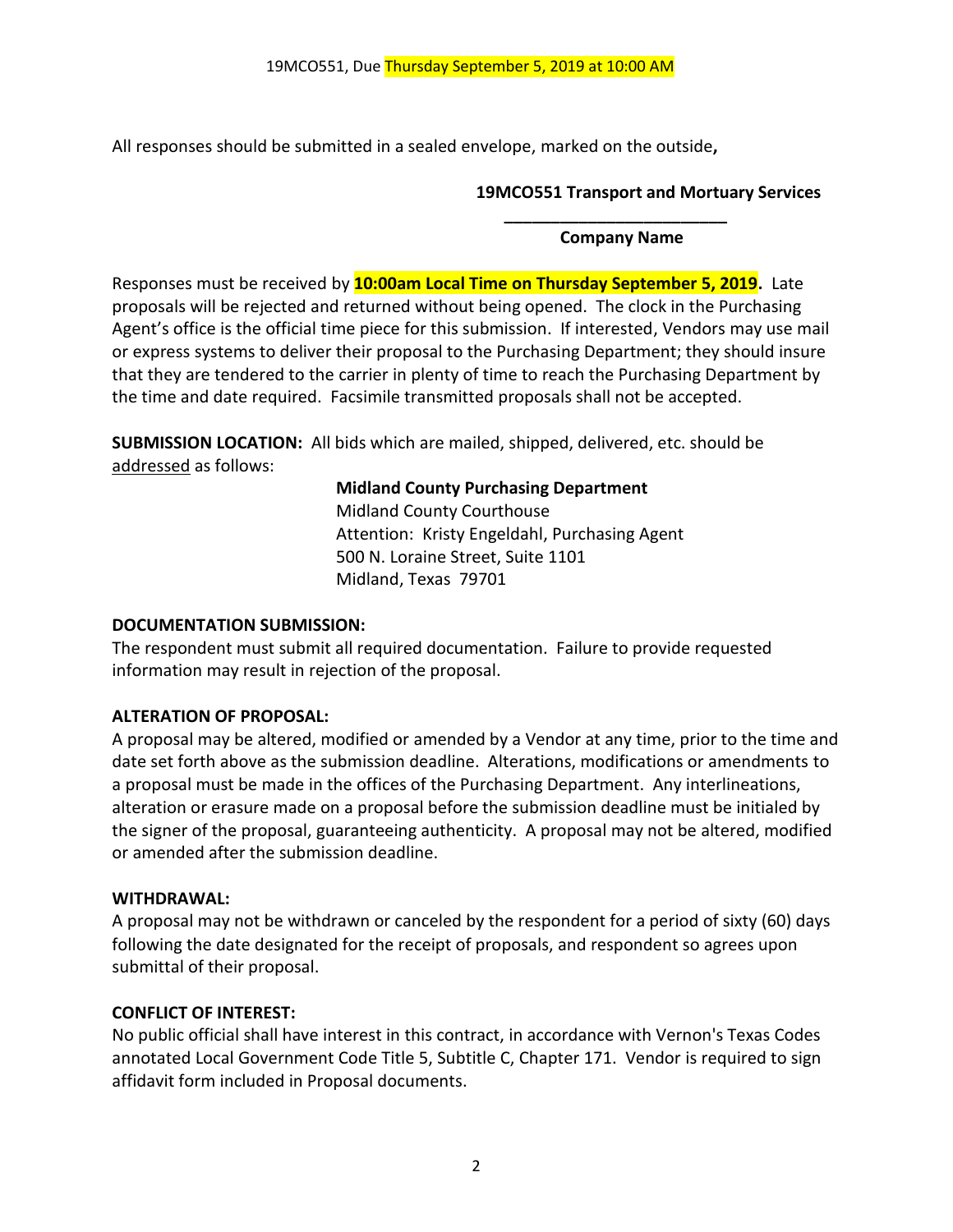## **SILENCE OF SPECIFICATIONS:**

The apparent silence of these specifications as to any detail of the apparent omission from it of a detailed description concerning any point, shall be regarded as meaning that only the best commercial practices are to prevail. All interpretations of these specifications shall be made on the basis of this statement.

## **CONFIDENTIALITY:**

Contents of the proposals will remain confidential until the contract is awarded. At that time the contents will be made public under the Texas Public Information Act; except for any portion of a proposal which has been clearly marked as a trade secret or proprietary data (the entire proposal may not be so marked). Proposals will be opened, and the name of the firm submitting the proposal read aloud, acknowledged, at **10:05am on Thursday September 5, 2019**, in the Purchasing Department Conference Room located in the Midland County Courthouse, Suite 1101. All respondents or other interested parties are invited to attend the opening.

Vendors are hereby notified that the Owner strictly adheres to all statutes, court decisions, and opinions of the Texas Attorney General with respect to disclosure of public information.

## **ADDITIONAL INFORMATION AND DEMONSTRATION, NEGOTIATIONS:**

Prior to award, selected Vendors may be asked to provide further information concerning their proposal, up to and including presentations/demonstrations. The Midland County Commissioners Court reserves the right to reject any and all proposals or waive formalities as deemed in the best interests of Midland County. The County may also enter into discussions and revisions of proposals after submission and before award for the purpose of obtaining the best and final offer, and to accept the proposal deemed most advantageous to Midland County.

This request for proposal (RFP) is part of a competitive procurement process which is designed to best serve the interests of the County in obtaining complicated commodities and/or services. It also provides interested Vendors with a fair opportunity for their goods and services to be considered. The RFP process is designed to be a competitive negotiation platform, where price is not required to be the sole determinative factor. Also, the County has the flexibility to negotiate with interested vendors (one at a time) to arrive at a mutually agreeable relationship. Negotiations will be arranged with vendors in a hierarchal order, starting with the vendor selected as the primary. If a contract cannot be negotiated, negotiations will, formally and in writing, end with that Vendor and proceed to move to the second vendor, and so forth until a contract is negotiated.

# **RIGHTS OF THE CONTRACTING AUTHORITY:**

Midland County reserves the right to withdraw this RFP at any time and for any reason. Midland County also has the right to terminate its selection process at any time and to reject all responses, or all proposals. Receipt of the proposal materials by Midland County or submission of a proposal to Midland County confers no rights upon the vendor nor obligates Midland County in any manner.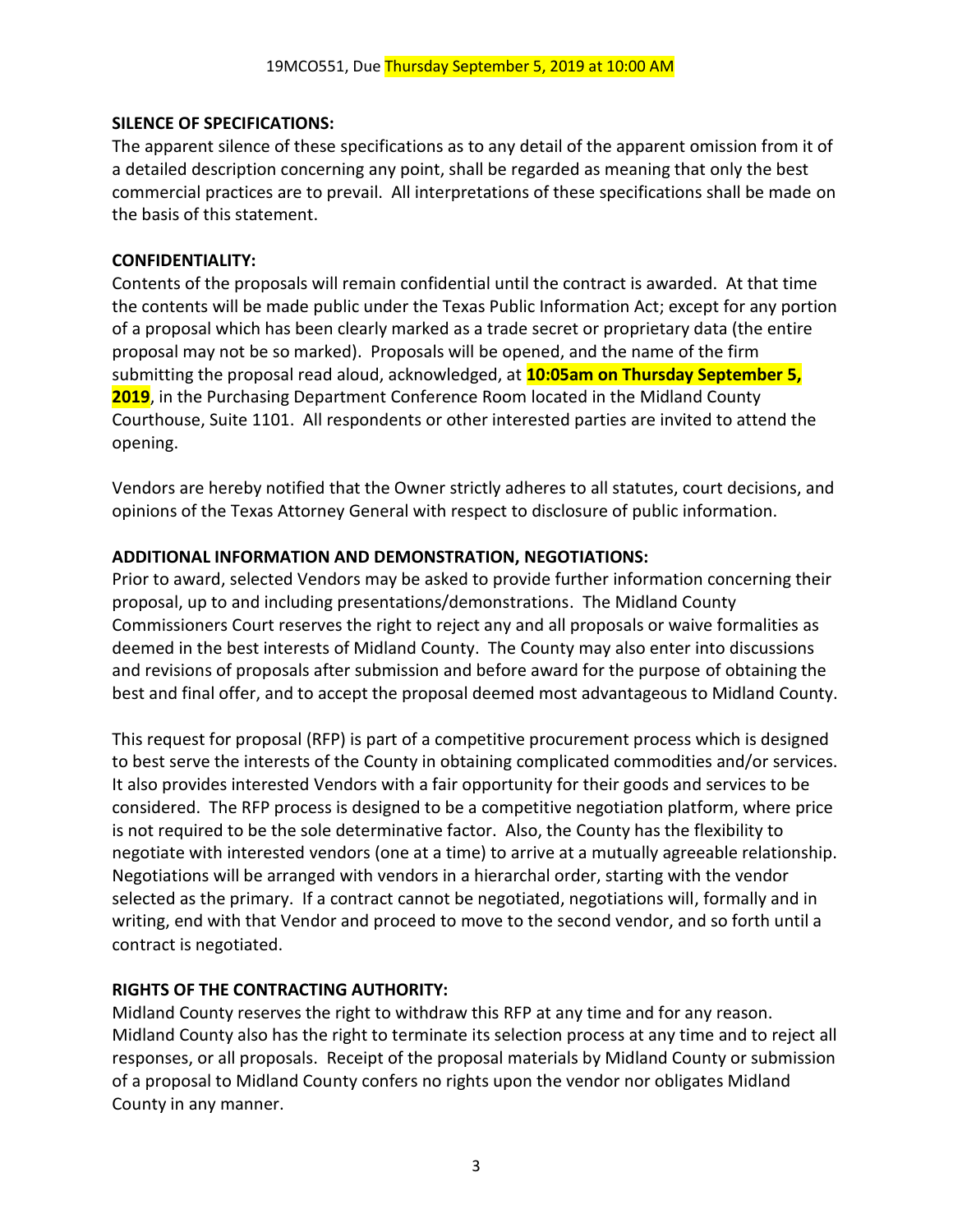All costs associated with the preparation or submittal of proposals shall be borne by the vendor, and no cost shall be sustained by Midland County.

### **ORAL COMMITMENT:**

Vendors should clearly understand that any verbal representations made or assumed to be made during any discussions held between representatives of an vendor and any Midland County personnel or official are not binding on Midland County.

### **WAIVER OF CLAIMS:**

Submission of a proposal indicates Vendor's acceptance of the evaluation technique and Vendor's recognition that some subjective judgments must be made by the County during the determination of qualification.

### **SELECTION CRITERIA:**

Price is a primary consideration, however, it is not the only consideration to be used in the selection. The product and/or service to be provided is also of major importance. Midland County will require that the successful vendor provide a representative for all County related business, service, billing, installation, activation and termination of said service.

### **ORDINANCES AND PERMITS:**

The Vendor agrees, during the performance of the work, to comply with all applicable Federal, State, or local code and ordinances.

#### **INVOICES:**

Invoices are to be mailed to P.O. Box 421, Midland, Texas 79702 and should cite the applicable Purchase Order Number. Any and all notices or other communications required or permitted by any contract awarded as a result of this RFP shall be served on or given to Midland County, in writing, by personal delivery to the Purchasing Agent of Midland County, Texas, or by deposit with the United States Mail, postage prepaid, registered or certified mail, return receipt requested, addressed to the Midland County Purchasing Agent 500 N. Loraine Suite 1101 Midland, TX 79701, or at such other address as may have been specified by written notice to Vendor.

#### **INSURANCE:**

The awarded Vendor will maintain such insurance as will protect the Vendor and the County from claims under the Workers' Compensation Acts, and any amendments thereof, and from any other claims for damages from personal injury, including death, which may arise from operations under this agreement, whether such operations be by themselves or by any subcontractor, or anyone directly or indirectly employed by either of them. Current Certificate of such insurance shall be furnished to Midland County and shall show all applicable coverage(s).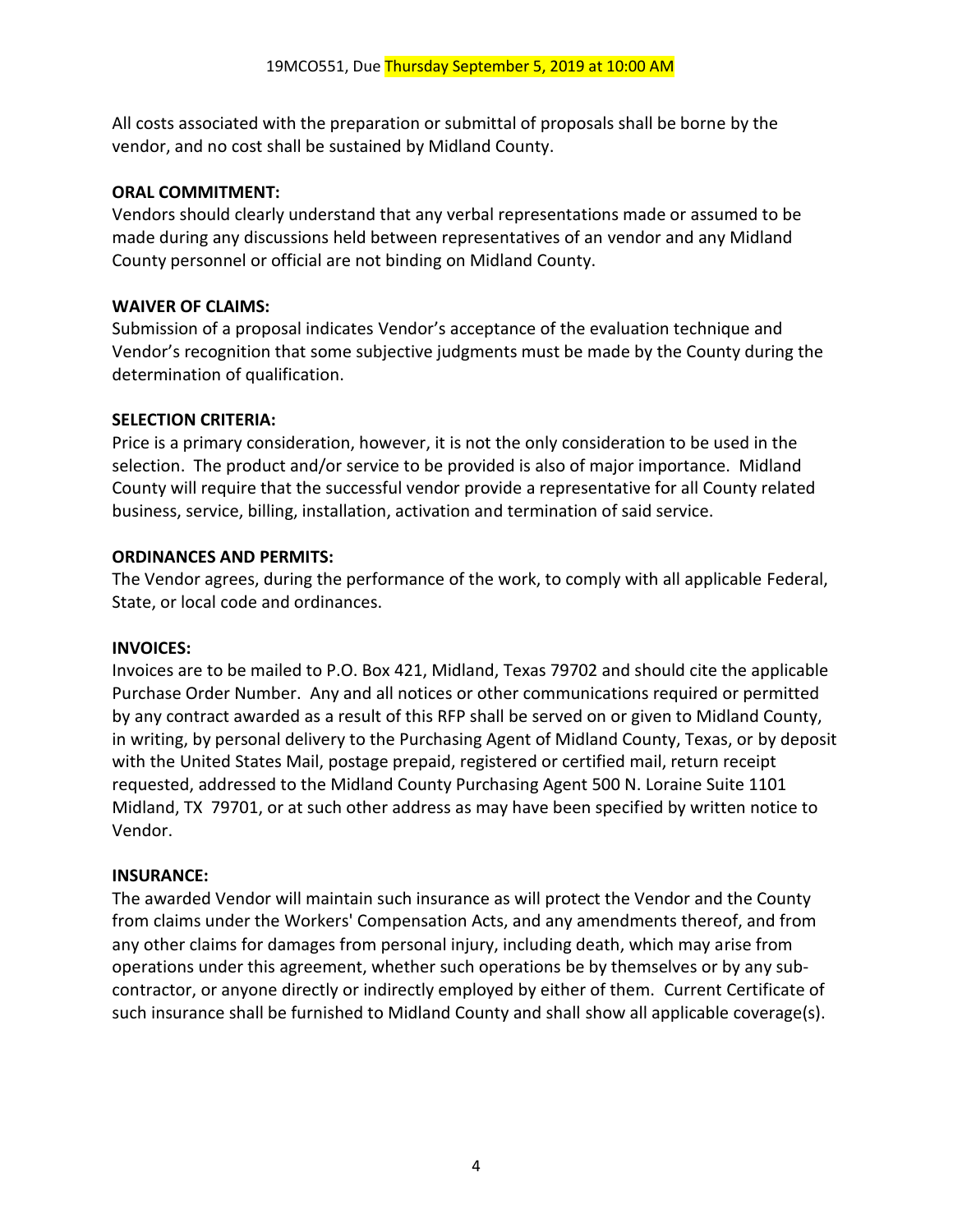## **Other insurance requirements are:**

-General Liability (including completed operations) with a \$1,000,000 per occurrence limit and \$2,000,000 general aggregate. Coverage should also apply within the general liability or by separate pollution liability policy for the liability arising out of the use of herbicides or other chemicals.

-Commercial Automobile Liability with a limit of no less than \$1,000,000. The coverage will also extend liability to hired and non-owned autos.

-Workers' Compensation with limit of \$1,000,000 for Employers Liability.

-We also require a minimum umbrella (or follow form excess policy covering over general liability, auto liability and workers compensation) of no less than \$2,000,000.

Midland County will require the selected Vendor to name Midland County as an additional for both the general liability and auto liability. A waiver of subrogation in favor of the County is required for the workers compensation. If the additional insured status or waiver of subrogation is not blanket, please send a copy of the actual endorsements prior to commencement of any work.

Midland County will require the selected Vendor to name Midland County as an additional insured and provide a waiver of subrogation prior to making a contract.

### **INDEMNIFICATION:**

The Vendor shall defend, indemnify and save whole and harmless the County and all its officers, agents and employees from and against any and all demands, claims, suits, or causes of action of any character, name, kind or description brought for, or on account of, arising out of or in connection with the Vendor's performance or non-performance of any obligation of Vendor or any negligent act, misconduct or omission of the Vendor in the performance of its contractual obligations. The Vendor shall defend, indemnify, save, and hold harmless the County and its officers, agents, representatives and employees from and against any and all demands, claims, suits, or causes of action of any character, name, kind or description brought for, on account of, arising out of or in connection with Vendor's product or service.

## **STATUS OF INDEPENDENT CONTRACTOR:**

Vendor shall be considered an independent contractor, for all purposes. Vendor will not at any time, directly or indirectly, act as an agent, servant, representative or employee of the County. Vendor will not take any action which is intended to create any commitments, duties, liabilities or obligations on behalf of the County, without prior written consent of the County.

## **SUBCONTRACTOR AND/OR SUPPLIER IDENTIFICATION:**

Should the Bidder subcontract any work, the Bidder shall indicate below the name of each subcontractor and/or supplier the bidder will use in the performance of the contract. The Bidder shall specify the work to be performed by the subcontractor or the materials to be provided by the supplier. Any changes in subcontractor and/or supplier listed below shall require prior approval by the Purchasing Office.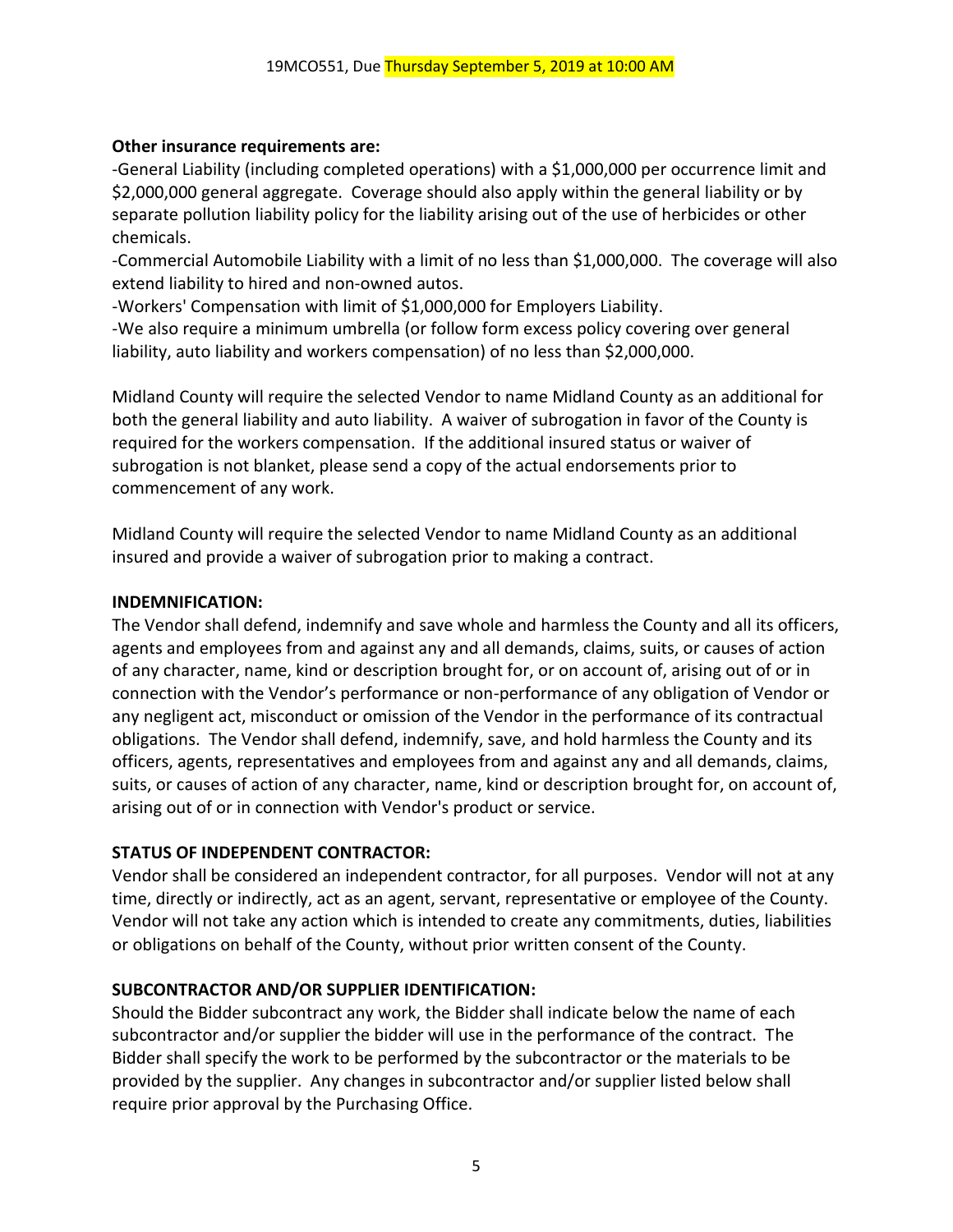### **PARTIAL INVALIDITY:**

In the event any one or more of the provisions contained in this RFP or any contract resulting therefore, for any reason, be held to be invalid, illegal or unenforceable in any respect, such invalidity, illegality or unenforceability shall not affect any other provision of this RFP or any contract resulting therefore and this RFP or the contract resulting therefore shall be construed as if such invalid, illegal or unenforceable provision had never been contained herein.

## **CONTRACT TERMINATION:**

Non-performance of the Vendor in terms of specifications or noncompliance with terms of this contract shall be basis for termination of the contract by the County. Termination in whole or in part, by the County may be made at its option and without prejudice to any other remedy to which it may be entitled at law or in equity, or elsewhere under this contract, by giving (60) sixty days written notice to the Vendor with the understanding that all work being performed under this contract shall cease upon the date specified in such notice. The County shall not pay for work, equipment, services or supplies which are unsatisfactory. Vendor may be given reasonable opportunity prior to termination to correct any deficiency. This, however, shall in no way be construed as negating the basis for termination for non-performance. The right to terminate the notice thereof is controlled by these proposal specifications and is not subject to being altered by contract.

### **LAW GOVERNING:**

The parties under contract shall be subject to all Federal laws and regulations, and all rules and regulations of the State of Texas. The laws of the State of Texas shall govern the interpretation and application of the contract; regardless of where any disagreement over its terms should arise or any case of action arise.

#### **REMEDIES:**

The successful vendor and Midland County agree that both parties have all rights, duties, and remedies available as stated in the Uniform Commercial Code.

## **VENUE:**

It is hereby agreed that the contract will be made in Midland, Midland County, Texas, and any dispute arising as a result of it shall be governed by the laws of the State of Texas for the purpose of any law suit, and the parties agree that such lawsuit shall be brought in Midland County, Texas.

## **FUNDING CONTINGENCY:**

Any contract awarded pursuant to this RFP shall be contingent on sufficient funding and authority being made available in each fiscal period by the appropriate officials of Midland County. If sufficient funding or authority is not made available, the contract shall become null and void.

## **ASSIGNMENT:**

The Vendor shall not sell, assign transfer or convey this contract in whole or in part, without the prior written consent of the County.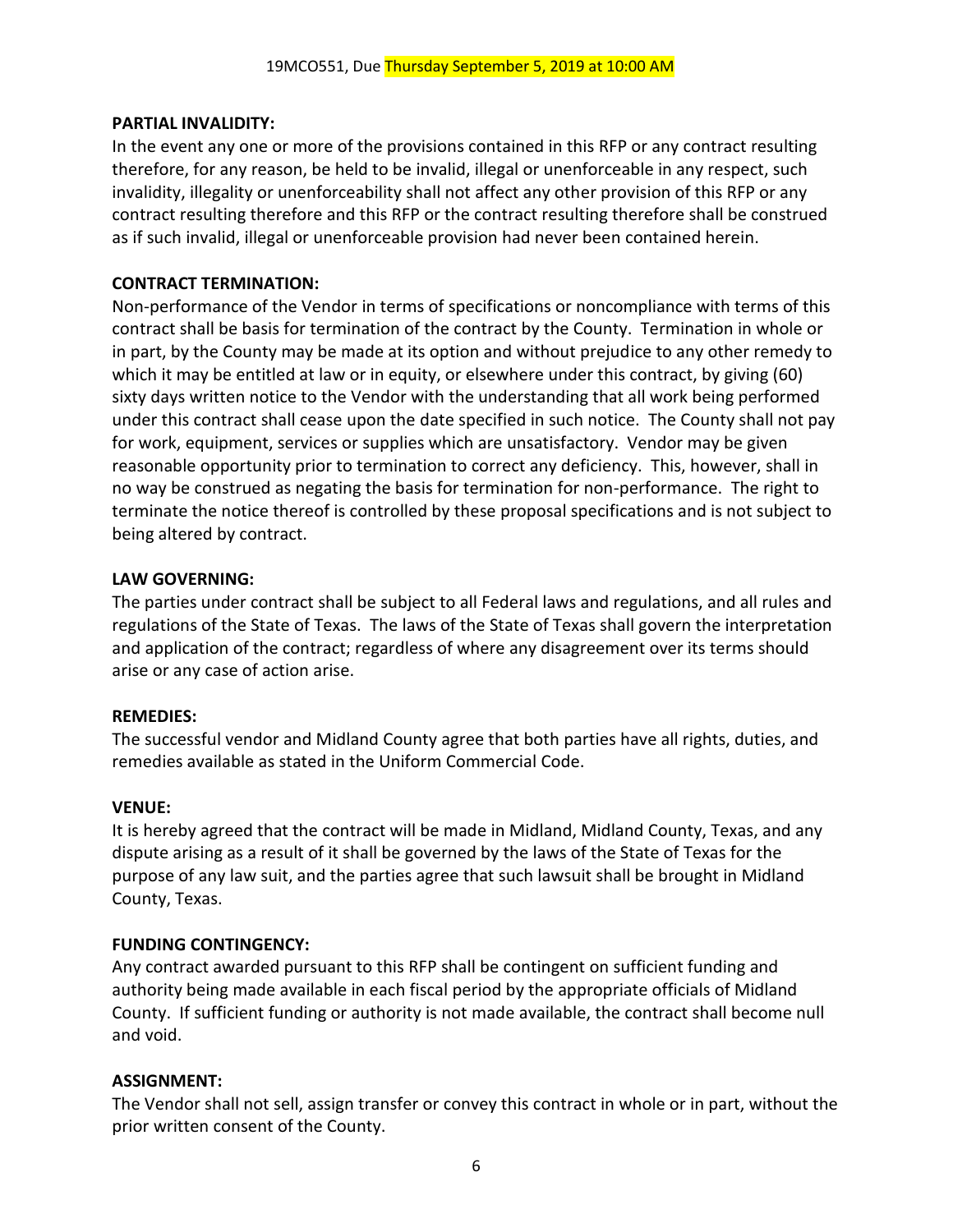### **BUSINESS CHANGE DISCLOSURE:**

The Vendor shall immediately disclose any knowledge of a business change (i.e., name change, change in ownership, etc.) that will take place during the duration of this contract.

### **REFERENCES:**

Please provide at least 3 references for commercial projects, preferably any local/state government clients that the vendor has provided landscaping needs. Provide any certifications that your company has.

### **EVALUATION PROCESS:**

The County will award to the bidder that submits a bid which represents the "best value" to the County. The best value shall not be based solely upon price but the bid which receives the highest cumulative score for each of the evaluation factors delineated herein. Midland County reserves the right to award to multiple vendors.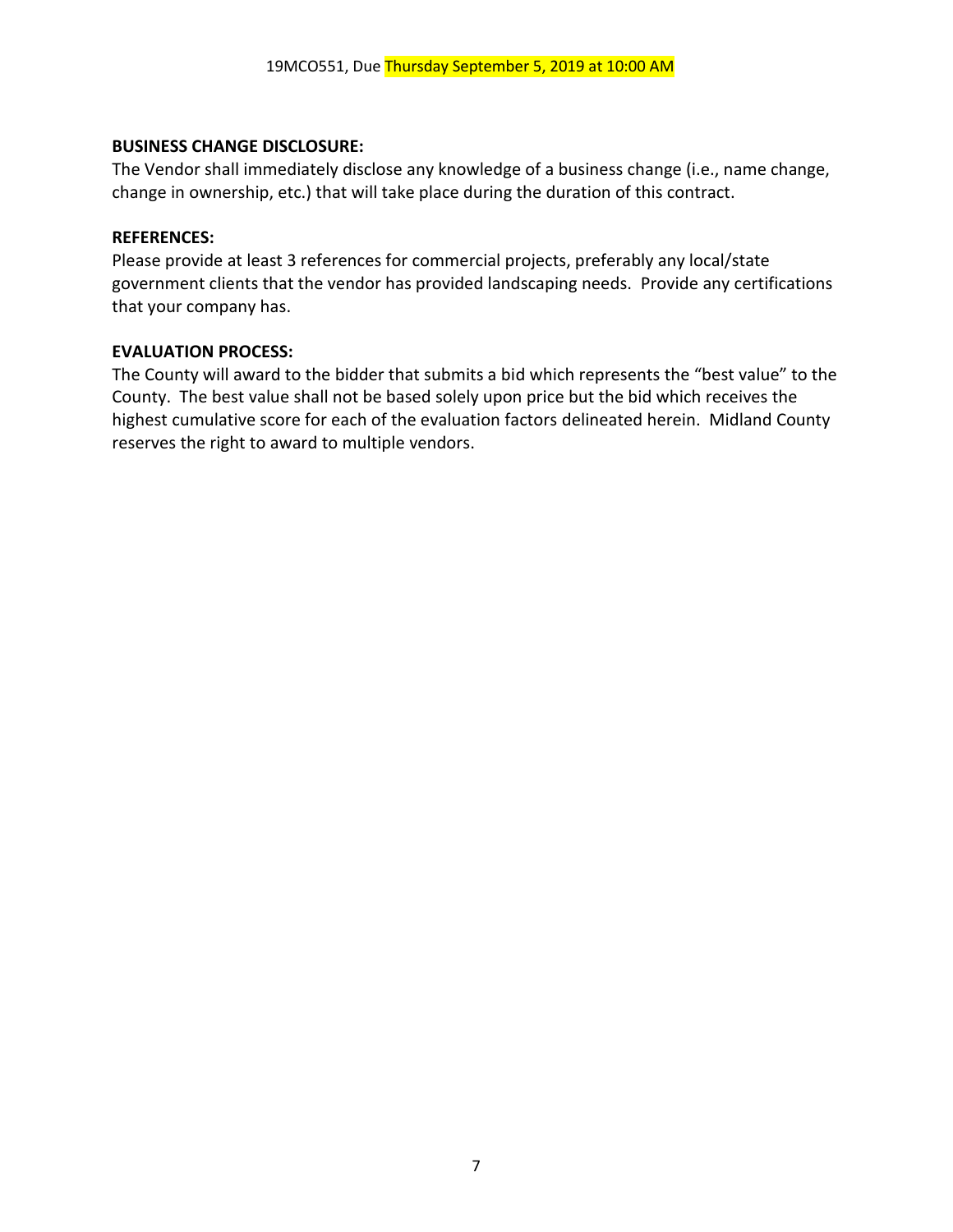## **REQUIRED FORM COMPANY AFFIDAVIT**

The affiant, The affiant, The affiant,  $\frac{1}{2}$  states with respect to this submission to County:

I (we) hereby certify that if the contract is awarded to our firm that no member or members of the governing body, elected official or officials, employee or employees of said County, or any person representing or purporting to represent the County, or any family member including spouse, parents, or children of said group, has received or has been promised, directly or indirectly, any financial benefit, by way of fee, commission, finder's fee or any other financial benefit on account of the act of awarding and/or executing a contract.

I hereby certify that I have full authority to bind the company and that I have personally reviewed the information contained in the RFP and this submission, and all attachments and appendices, and do hereby attest to the accuracy of all information contained in this submission, including all attachments and exhibits.

I acknowledge that any misrepresentation will result in immediate disqualification from any consideration in the submission process.

I further recognize that County reserves the right to make its award for any reason considered advantageous to the County. The company selected may be without respect to price or other factors.

Notary Seal Below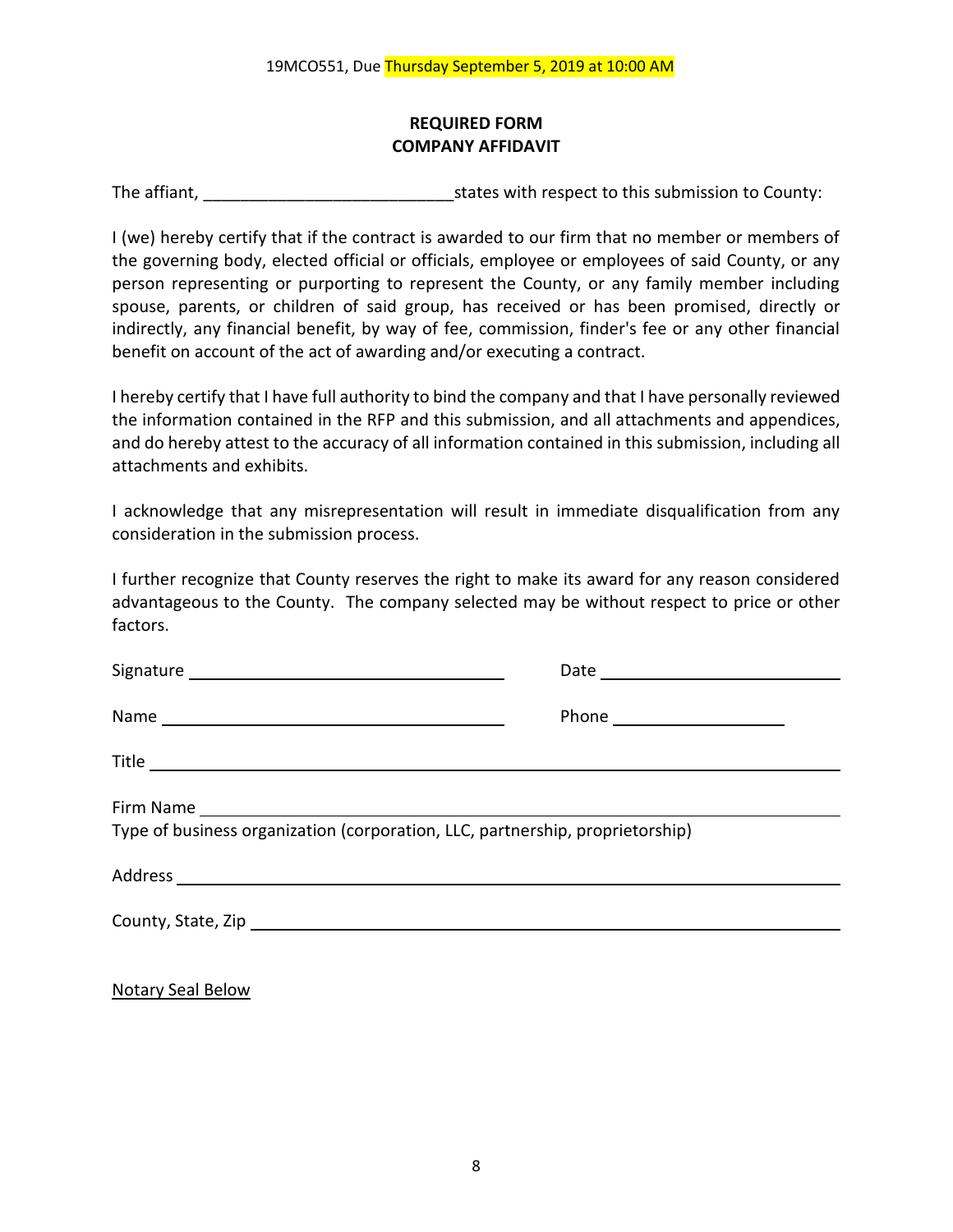#### **SCOPE:**

The term of this contract will be for one year, and may be extended at the pleasure of the Commissioners Court at a negotiated rate for additional one year periods. For use in this RFP, per the Texas penal code 107, an individual means a human being who is alive including an unborn child from fertilization until birth.

Services to be provided are removal of individual human remains from the death scene, transportation and/or storage of same as directed by the Justice of The Peace responsible. Response time will be within 30 minutes of notification by said Justice of The Peace. If unable to respond in a timely manner, contractor is responsible for making other arrangements.

Contractor is to respond to the Justice of the Peace responsible, only. Cannot charge the family with a first contact pick up charge.

Adequate storage facilities must be provided. The facility must be able to secure at least 6 sets of remains, have adequate climate control, and meet all licensing requirements for this type of facility.

Adequate transportation must be provided. This transportation facility must maintain the dignity of the service, have adequate climate control, be mechanically sound, and be adequate to provide the service required within the time-frame necessary.

Contractor must cover hands and feet with bags and keep medical equipment attached.

Contractor shall arrange for the drawing of bodily fluids, i.e. blood or other appropriate fluids from a deceased at the request of the Justice of The Peace for shipping of the bodily fluids to a lab designated by the Justice of The Peace. Contractor will provide the supplies to do this.

When an autopsy is ordered, the contractor must provide services which meet the requirements of the facility performing the autopsies. These services include, but are not limited to, meeting the delivery times established by the facilities, deliveries are to be made at the locations specified and must include inside delivery specifications.

A chain of custody must be maintained. This requirement includes the necessity of testifying in court, when asked, to establish the chain of custody with regards to the pick-up and delivery of remains.

Contractor shall be able to provide the full range of services to include, overnight delivery to the selected facility, transportation within the destination city, and return delivery to a site selected by the County.

All bids are to be made on a mileage basis. Where the transportation is for multiple bodies, the County will pay for the mileage, not the mileage times the number of bodies transported.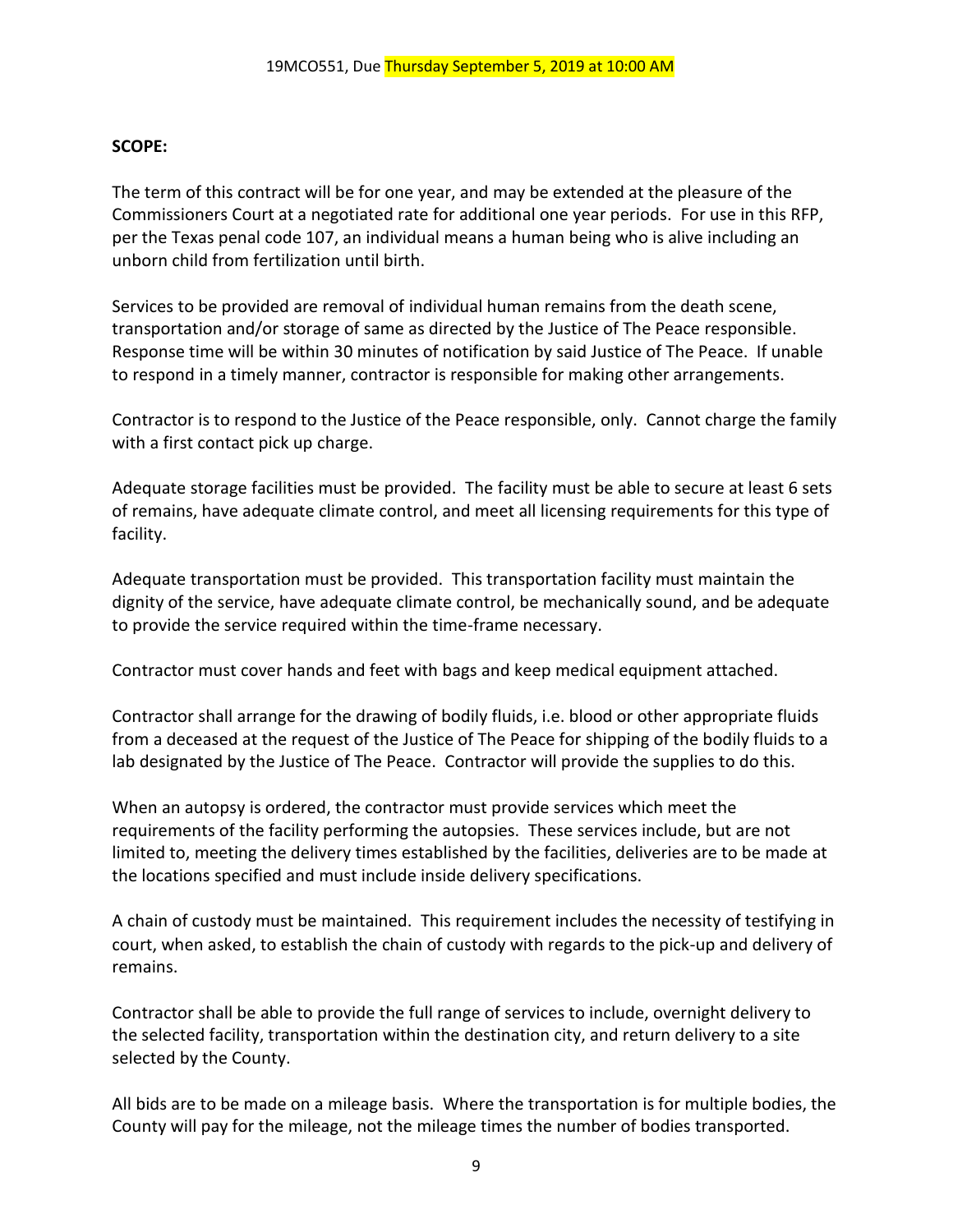No first contact services are to be provided.

All remains transported for autopsy are to be delivered to the funeral home selected by the family upon return to Midland or placed in storage if family has not been located.

Once Midland County accepts remains as indigent, contractor must release the remains to the funeral home that Midland County has authorized for pick up.

Contractor must operate under the direct supervision of a licensed funeral director, per Occupations Code 651.001.

Contractor must be able to provide the county with a number of times for the purposes of autopsy, any and all experience with laws regarding chain of custody, and certify a willingness to attend and obtain certification with regards to chain of custody.

By submitting a bid to Midland County, contractor agrees to all of the terms outlined in this scope of work.